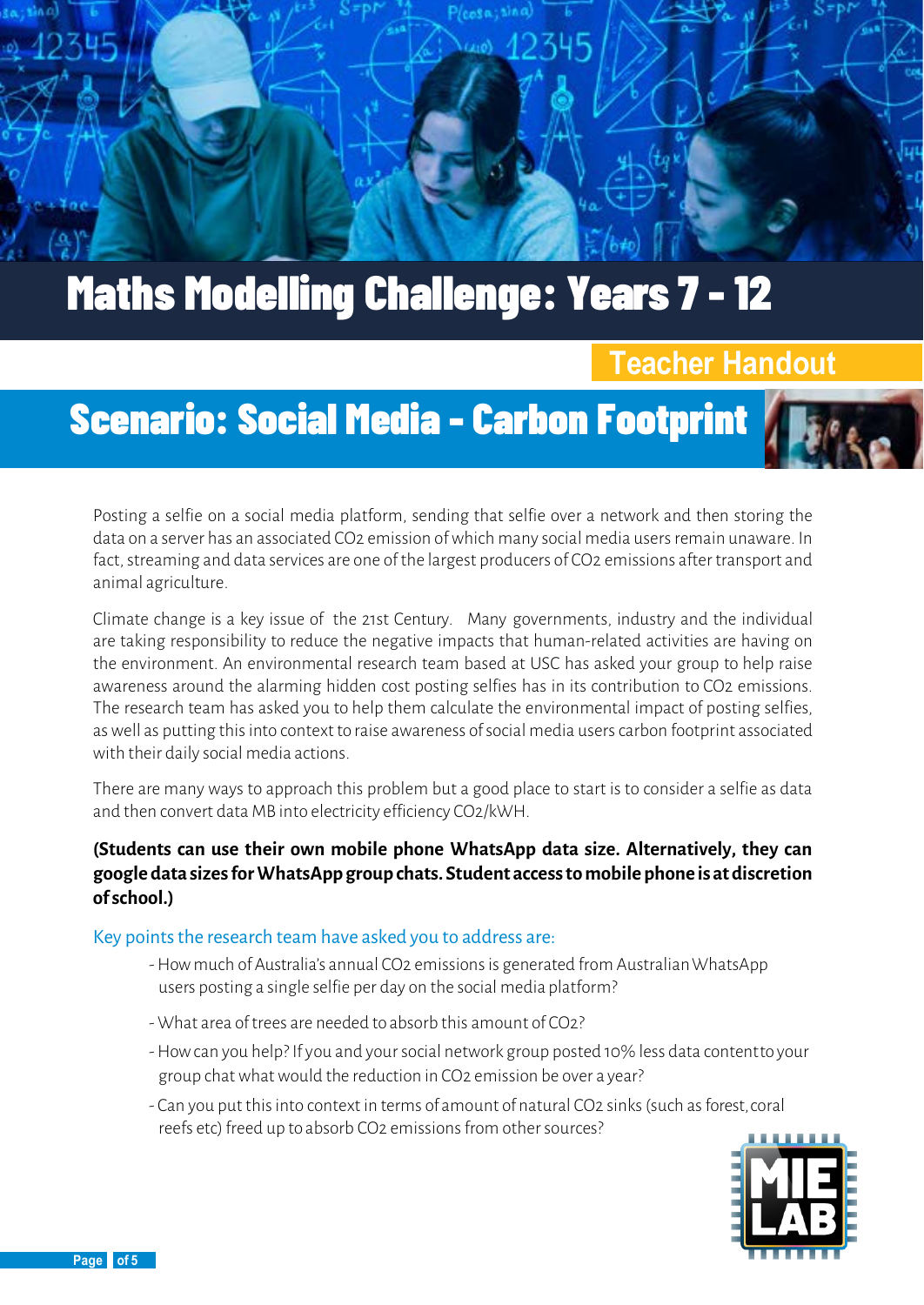### **Teacher Handout**

## Scenario: Social Media - Carbon Footprint



### **USEFUL RESOURCES**

There are many ways to approach this problem and many sources for reference. Below is a list of useful links and hints that provide some background reading and may aid in your approach to the problem. These can all be accessed without special licenses to journals.

The environmental cost of being selfish [https://www.core-econ.org/wp-content/up](https://www.core-econ.org/wp-content/uploads/2019/07/Data-competition-selfie.pdf)[loads/2019/07/Data-competition-selfie.pdf](https://www.core-econ.org/wp-content/uploads/2019/07/Data-competition-selfie.pdf)

### Moving data through a network

There are various sources that reference moving data through a network and little consistency in the analysis; some include hard-drive activity and storage, and others do not. It's difficult to tell where the number really lies!

Some sources provide values of between 3 to 7 kWh/ GB for transporting and storing data in the cloud therefore, the Costenaro and Duer 2012 value of 5 kWh/GB was chosen. However, if you prefer to use other values here are some refs as well as Costenaro and Duer 2012.

[https://www.semanticscholar.org/paper/The-Mega](https://www.semanticscholar.org/paper/The-Megawatts-behind-Your-Megabytes%3A-Going-from-to-Costenaro-Duer/e1128ae4c753b41a27b8a25a906cf3ac44d9cb5d)[watts-behind-Your-Megabytes%3A-Going-from-to-](https://www.semanticscholar.org/paper/The-Megawatts-behind-Your-Megabytes%3A-Going-from-to-Costenaro-Duer/e1128ae4c753b41a27b8a25a906cf3ac44d9cb5d)[Costenaro-Duer/e1128ae4c753b41a27b8a25a906c-](https://www.semanticscholar.org/paper/The-Megawatts-behind-Your-Megabytes%3A-Going-from-to-Costenaro-Duer/e1128ae4c753b41a27b8a25a906cf3ac44d9cb5d)

[f3ac44d9cb5d](https://www.semanticscholar.org/paper/The-Megawatts-behind-Your-Megabytes%3A-Going-from-to-Costenaro-Duer/e1128ae4c753b41a27b8a25a906cf3ac44d9cb5d) (If link doesn't work cut and paste into browser)

Evaluating the Energy Consumption of Mobile Data Transfer—From Technology Development to Consumer Behaviour and Life Cycle Thinking Hanna Pihkola, Mikko Hongisto, Olli Apilo and Mika Lasanen Sustainability 2018, 10, 2494; doi:10.3390/ su10072494

[https://onlinelibrary.wiley.com/doi/pdf/10.1111/](https://onlinelibrary.wiley.com/doi/pdf/10.1111/jiec.12630) ijec. 12630.

[https://medium.com/stanford-magazine/carbon](https://medium.com/stanford-magazine/carbon-and-the-cloud-d6f481b79dfe)[and-the-cloud-d6f481b79dfe](https://medium.com/stanford-magazine/carbon-and-the-cloud-d6f481b79dfe)

### CO2 absorption rate of trees

There are many references that can easily be found online. Ensure you reference the source for the value you choose. Below are some references to get you started.

[https://www.thequint.com/tech-and-auto/how](https://www.thequint.com/tech-and-auto/how-many-trees-needed-to-absorb-co2-sadhguru-and-quint-calculations)[many-trees-needed-to-absorb-co2-sadhguru-and](https://www.thequint.com/tech-and-auto/how-many-trees-needed-to-absorb-co2-sadhguru-and-quint-calculations)[quint-calculations](https://www.thequint.com/tech-and-auto/how-many-trees-needed-to-absorb-co2-sadhguru-and-quint-calculations)

[http://www.truevaluemetrics.org/DBpdfs/Forests/](http://www.truevaluemetrics.org/DBpdfs/Forests/Tree-Nation-Tropical-tree-sequestration-of-CO2.pdf) [Tree-Nation-Tropical-tree-sequestration-of-CO2.pdf](http://www.truevaluemetrics.org/DBpdfs/Forests/Tree-Nation-Tropical-tree-sequestration-of-CO2.pdf)

[https://savingnature.com/offset-your-carbon-foot](https://savingnature.com/offset-your-carbon-footprint-carbon-calculator/?gclid=Cj0KCQjwnv71BRCOARIsA)[print-carbon-calculator/?gclid=Cj0KCQjwn](https://savingnature.com/offset-your-carbon-footprint-carbon-calculator/?gclid=Cj0KCQjwnv71BRCOARIsA)[v71BRCOARIsAIkxW9Ed-ldr\\_jHXFwiiody30cSgO-](https://savingnature.com/offset-your-carbon-footprint-carbon-calculator/?gclid=Cj0KCQjwnv71BRCOARIsA)[3laCfgb51byB0jD5OTPHqBEh0CPW9AaAiSuEALw\\_](https://savingnature.com/offset-your-carbon-footprint-carbon-calculator/?gclid=Cj0KCQjwnv71BRCOARIsA) [wcB](https://savingnature.com/offset-your-carbon-footprint-carbon-calculator/?gclid=Cj0KCQjwnv71BRCOARIsA)

### Helpful Hint - Conversion of a selfie into CO2 emissions

The average electricity efficiency for sending and storing data in Australia can be modelled in gCO2/ kWh. Then convert data into kWh using a conversion rate from the above literature with units kWh/GB

For example:

 $1$  selfie =  $2MB = 0.002GB$ 

1 selfie when uploaded to WhatsApp gets down sampled to  $~100KB = 0.0001GB$ 

in terms of electricity 1 selfie = 0.0001GB x conversion rate kWh/GB = XX kWh

**CO2 emission of 1 selfie** = gCO2/kWh x kWh = XX gCO2

Helpful Hint - Finding your own data consumption You can view the data usage of a single message/ photo or entire chat group by looking at the settings of the social media account on your phone. As an example to view data used in WhatsApp navigate to Settings/Data and Storage Usage/Network Usage or Storage Usage.



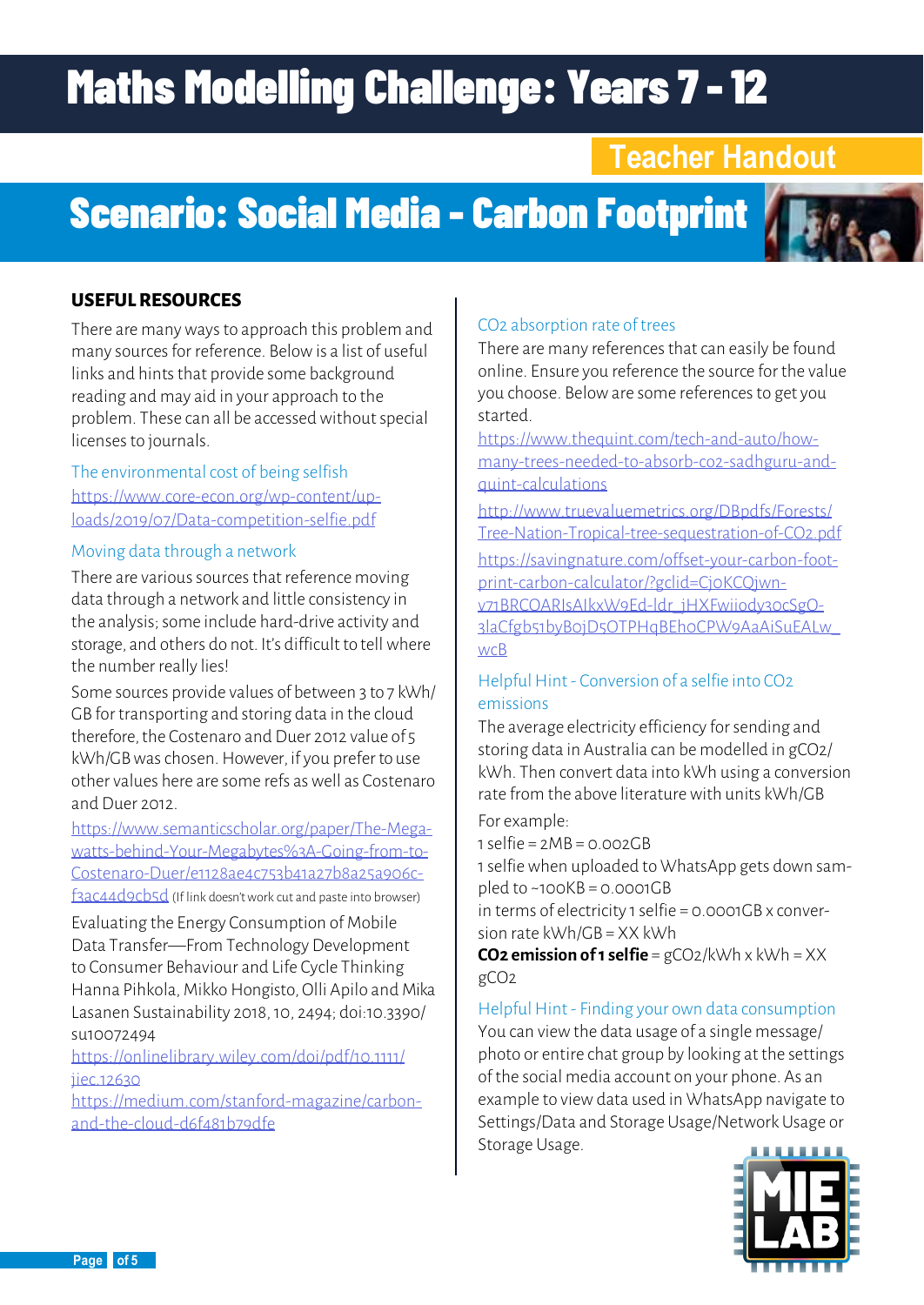### **Teacher Handout**

# Scenario: Social Media - Carbon Footprint

### **INDEX**

*~:* symbol for approximately

*Average electricity efficiency:* Is the how efficient a network is at sending data and is quoted in grams of CO2 per kilowatt hour (gCO2/kWh) and defines the amount of CO2 emitted per unit of electricity. Lower values are more environmentally friendly.

#### *CO2:*carbon dioxide

*Carbon absorption rate of trees:* A process whereby carbon is removed from the atmosphere and stored long-term in trees, roots and soil.

*Cloud:* using a network hosted on the internet to store, manage and process data rather than a personal computer.

*Greenhouse gas emission:* The release of harmful gases into our environment from transport, industry and other human activity.

*GB:* gigabyte is a measurement of data storage for computers, tablets, smartphones, and other computing devices. 1 GB = 1000MB or 230 bytes.

*gCO2/kWh:* grams of carbon dioxide per kilowatt hour

*kWh:* Kilowatt hour is a measure of electrical energy equivalent to a power consumption of one thousand watts for one hour.

*KB:* kilobytes is a measurement or unit of memory or data storage for computers, tablets, smartphones, and other computing devices that is equal to 1024 (210) bytes. Due to convenience and because 1024 is approximately 1000 the prefix kilo is used.

*MB:* megabyte is a measurement of data storage for computers, tablets, smartphones, and other computing devices. 1MB = 1000KB or 220 bytes.





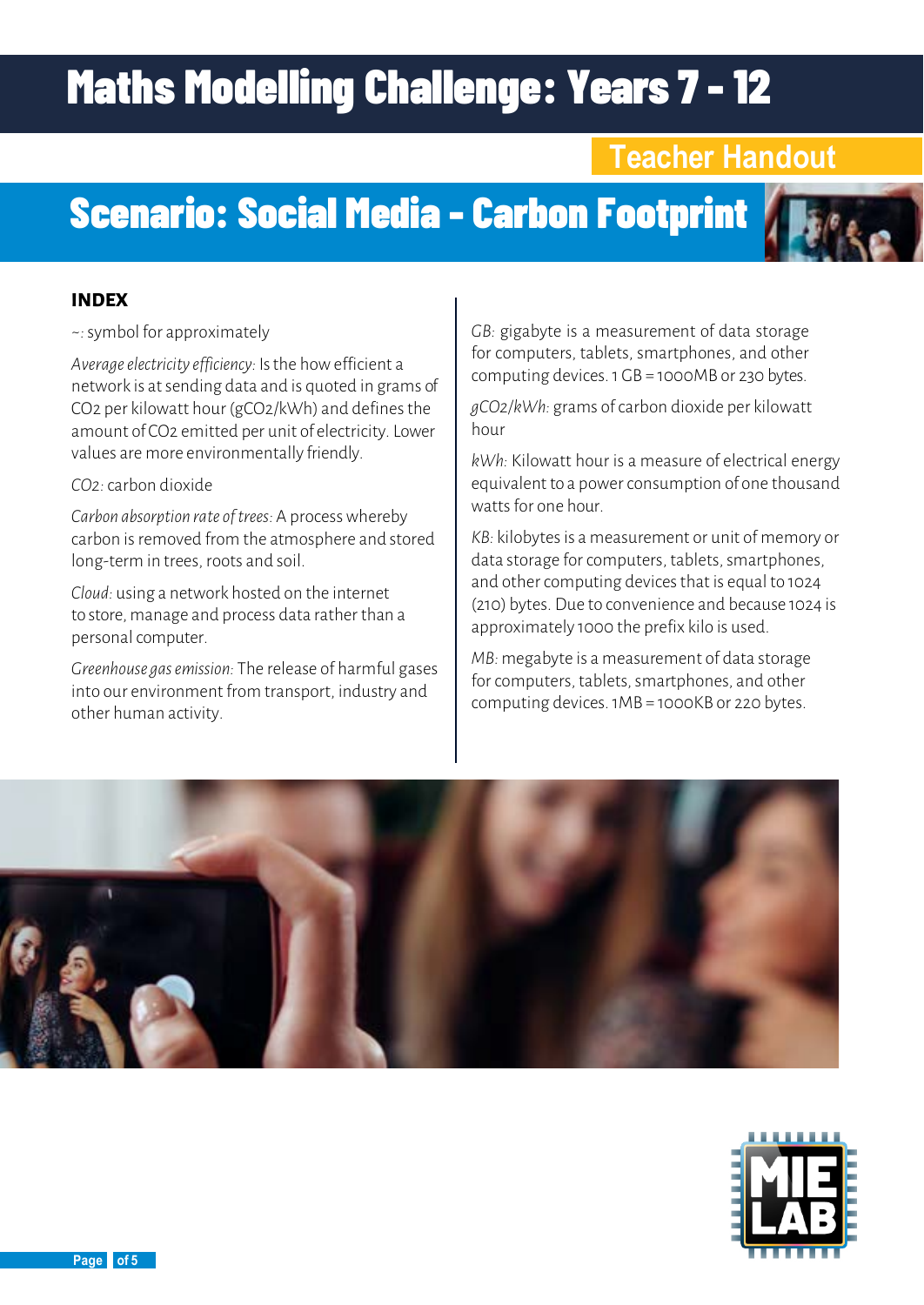## **Teacher Handout**

## Scenario: Social Media - Carbon Footprint



## **Additional Notes for Teachers**

All entries must be students' own work and verified on submission. Acceptable teacher support for students please refer to below *Footnotes - points of discussion and exploration.*

- Students will need to research the number of WhatsApp users in Australia, the CO2 cost of posting one selfie on an Australian network and the CO2 absorption rate of carbon sinks such as mangroves and subtropical rainforests.
- There are many sources and studies quoting different values to convert data into kWh. This value can change depending on the data transfer and storage efficiency being considered anddepending on where you look can range from 3-7kWh/GB. To make it easier for the students we have provided a work through below to convert a selfie into CO2 emissions using the value of 5kWh/GB from Costenaro and Duer 2012 paper. You may want to work through this example to demonstrate how to convert data into amount of CO2 emissions with your students. However, the below is just an example and there are many different ways to tackle the problem.
- Encourage the students to think of selfies in terms of data a standard photo is ~2MB and then think about the electricity (kWh/MB) required to send and store this data across networks and servers.
- When modelling the potential to reduce the carbon footprint of their own social network they will need to think about number of friends within their network and how many selfies they each post a month.

### **Example Work Through**

### Conversion of a selfie into CO2 emissions **\***

The average electricity efficiency for sending and storing data in Australia can be modelled as 1000gCO2/kWh\*\*. To convert data into kWH use the average global value of 5kWh/GB (Costenaro and Duer 2012)

 $1$  selfie =  $2MB = 0.002GB$ 1 selfie when uploaded to WhatsApp gets down sampled to ~100KB = 0.0001GB in terms of electricity 1 selfie = 0.0001GB x 5kWh/GB = 0.0005kWh **CO2 emission of 1 selfie** = 1000gCO2/kWh x 0.0005 kWh = 0.5gCO2

### Annual CO2 emissions of social media

Number of WhatsApp users in Australia =  $6,000,000$ \*\*\* Average size of a single selfie uploaded to WhatsApp= 0.0001GB **Number of selfies a year = N =365 x 6,000,000** 

**Total CO2 emission =**  $N \times 0.5gCO2 = 1.095 \times 9gCO2 = 1095$  **tons CO2** 1km2 of trees can absorb between 100 - 1,000 tons of CO2 per year. Assume an average of 500 tons you would need **2.19km2 of trees** (range 1 - 11km2).\*\*\*\*